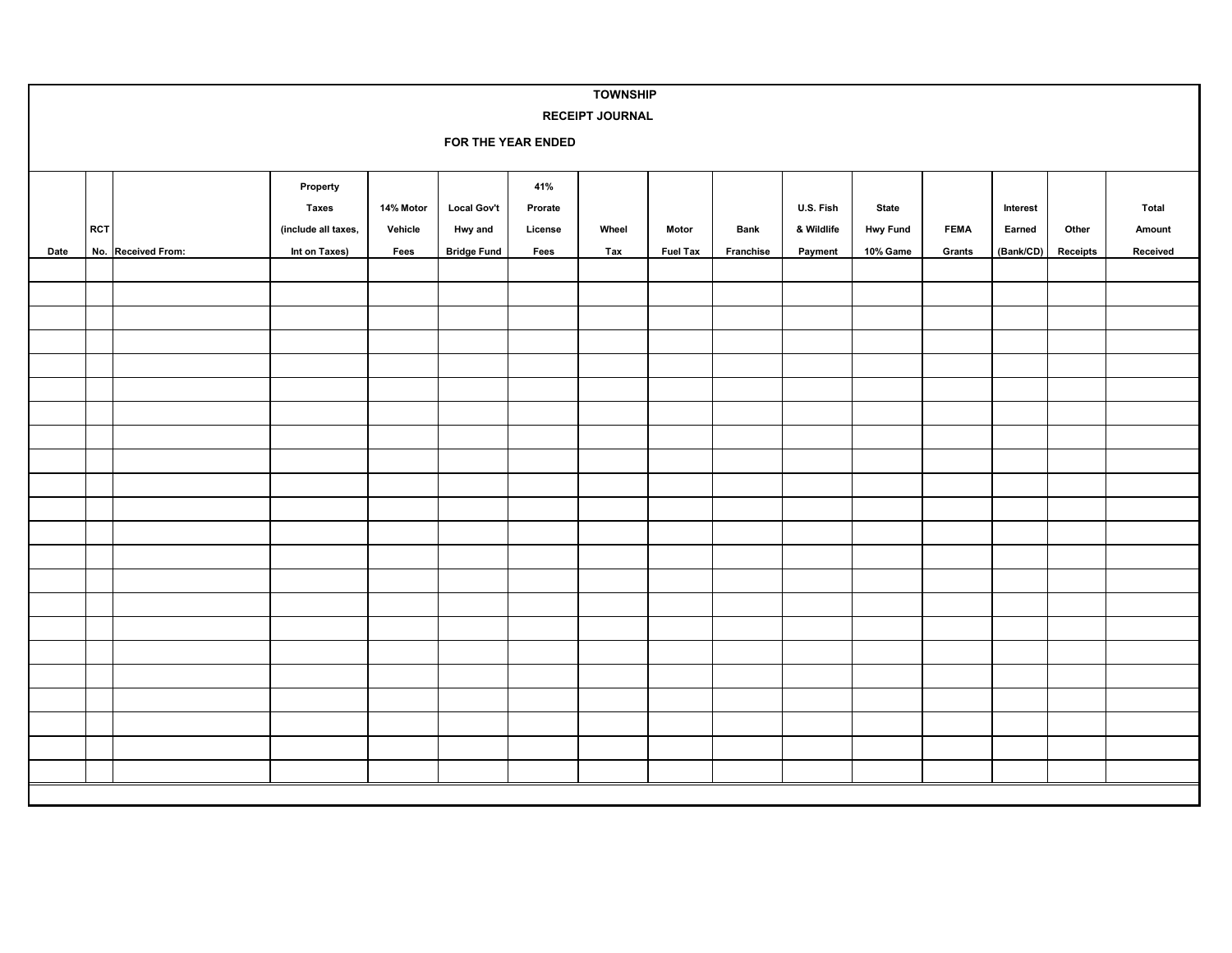| <b>TOWNSHIP</b>      |              |          |             |         |                 |              |                        |                              |            |           |                    |                 |
|----------------------|--------------|----------|-------------|---------|-----------------|--------------|------------------------|------------------------------|------------|-----------|--------------------|-----------------|
| DISBURSEMENT JOURNAL |              |          |             |         |                 |              |                        |                              |            |           |                    |                 |
| FOR THE YEAR ENDED   |              |          |             |         |                 |              |                        |                              |            |           |                    |                 |
|                      |              |          |             |         |                 |              |                        |                              |            |           |                    |                 |
|                      | <b>Check</b> |          | Road        | Snow    | Weed<br>Mowing/ | Road         | Equipment<br>Purchase/ | Salaries, Fees<br>Mileage of | Fire       | Ambulance | Other<br>Insurance | Total<br>Amount |
| Date                 | No.          | Paid To: | Maintenance | Removal | Spraying        | Construction | Lease                  | <b>Twp Officials</b>         | Protection | Service   | Advertising        | Paid            |
|                      |              |          |             |         |                 |              |                        |                              |            |           |                    |                 |
|                      |              |          |             |         |                 |              |                        |                              |            |           |                    |                 |
|                      |              |          |             |         |                 |              |                        |                              |            |           |                    |                 |
|                      |              |          |             |         |                 |              |                        |                              |            |           |                    |                 |
|                      |              |          |             |         |                 |              |                        |                              |            |           |                    |                 |
|                      |              |          |             |         |                 |              |                        |                              |            |           |                    |                 |
|                      |              |          |             |         |                 |              |                        |                              |            |           |                    |                 |
|                      |              |          |             |         |                 |              |                        |                              |            |           |                    |                 |
|                      |              |          |             |         |                 |              |                        |                              |            |           |                    |                 |
|                      |              |          |             |         |                 |              |                        |                              |            |           |                    |                 |
|                      |              |          |             |         |                 |              |                        |                              |            |           |                    |                 |
|                      |              |          |             |         |                 |              |                        |                              |            |           |                    |                 |
|                      |              |          |             |         |                 |              |                        |                              |            |           |                    |                 |
|                      |              |          |             |         |                 |              |                        |                              |            |           |                    |                 |
|                      |              |          |             |         |                 |              |                        |                              |            |           |                    |                 |
|                      |              |          |             |         |                 |              |                        |                              |            |           |                    |                 |
|                      |              |          |             |         |                 |              |                        |                              |            |           |                    |                 |
|                      |              |          |             |         |                 |              |                        |                              |            |           |                    |                 |
|                      |              |          |             |         |                 |              |                        |                              |            |           |                    |                 |
|                      |              |          |             |         |                 |              |                        |                              |            |           |                    |                 |
|                      |              |          |             |         |                 |              |                        |                              |            |           |                    |                 |
|                      |              |          |             |         |                 |              |                        |                              |            |           |                    |                 |
| <b>Totals</b>        |              |          |             |         |                 |              |                        |                              |            |           |                    |                 |